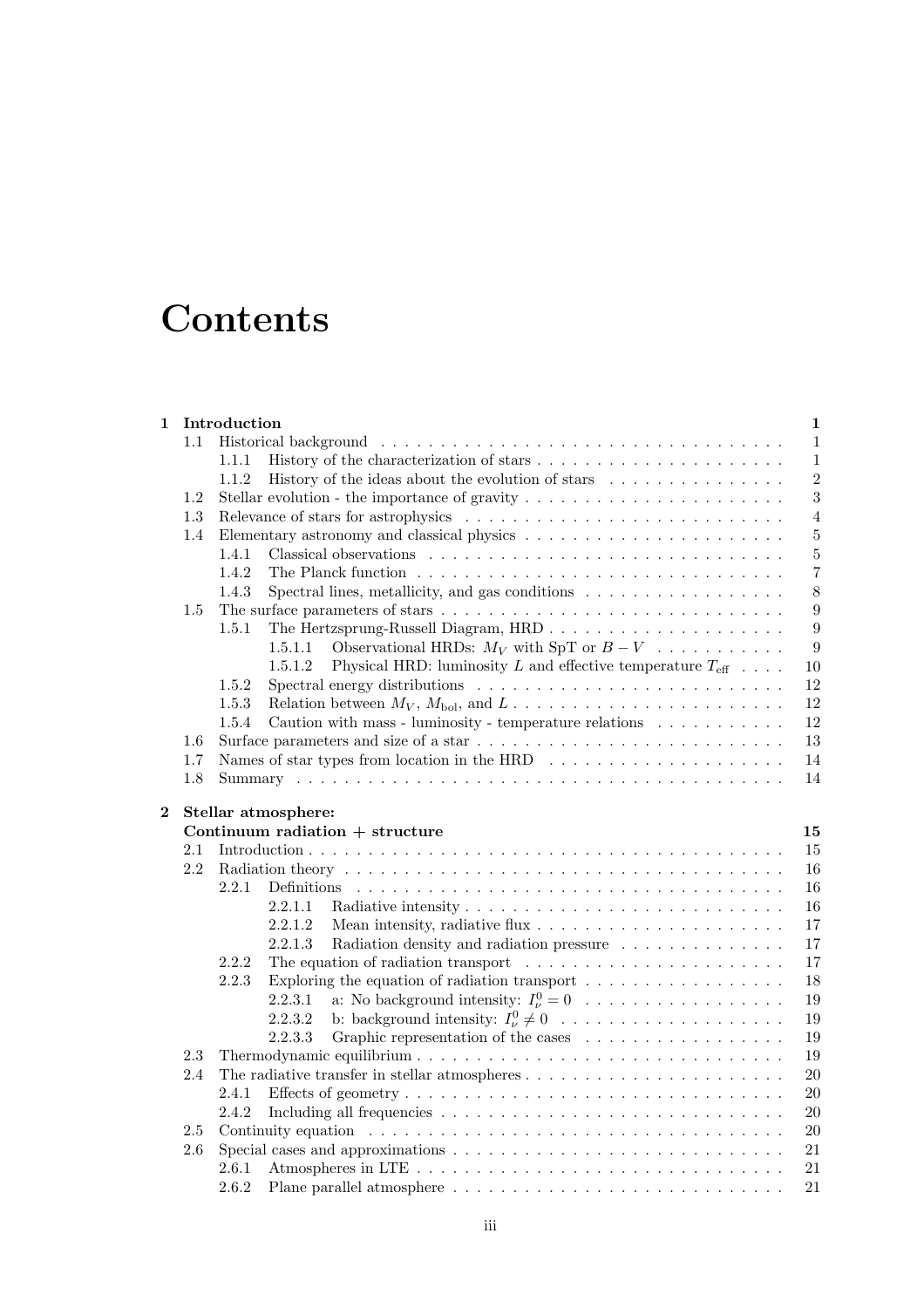| ıv | <b>CONTENTS</b> |
|----|-----------------|
|    |                 |

|   |     | 2.6.3             | 21                                                                                                         |
|---|-----|-------------------|------------------------------------------------------------------------------------------------------------|
|   |     | 2.6.4             | 23                                                                                                         |
|   | 2.7 |                   | 24                                                                                                         |
|   |     | 2.7.1             | 24                                                                                                         |
|   |     | 2.7.2             | 24                                                                                                         |
|   | 2.8 |                   | 25                                                                                                         |
|   |     | 2.8.1             | 25                                                                                                         |
|   |     |                   |                                                                                                            |
|   |     |                   | Total absorption cross section for hydrogen<br>25<br>2.8.1.1                                               |
|   |     |                   | Absorption due to ionization of helium<br>26<br>2.8.1.2                                                    |
|   |     |                   | Absorption due to ionization of metals<br>26<br>2.8.1.3                                                    |
|   |     | 2.8.2             | 26                                                                                                         |
|   |     | 2.8.3             | 27                                                                                                         |
|   |     | 2.8.4             | Free-free transitions $\ldots \ldots \ldots \ldots \ldots \ldots \ldots \ldots \ldots \ldots \ldots$<br>27 |
|   |     | 2.8.5             | 27                                                                                                         |
|   |     | 2.8.6             | 28                                                                                                         |
|   |     |                   |                                                                                                            |
|   |     | 2.8.7             | 29                                                                                                         |
|   | 2.9 |                   | 29                                                                                                         |
|   |     |                   | 29                                                                                                         |
|   |     |                   | 30                                                                                                         |
|   |     |                   | 31                                                                                                         |
|   |     |                   | 31                                                                                                         |
|   |     |                   |                                                                                                            |
| 3 |     |                   | Stellar atmosphere:                                                                                        |
|   |     |                   | <b>Spectral structure</b><br>33                                                                            |
|   | 3.1 |                   | 33                                                                                                         |
|   |     | 3.1.1             | 33                                                                                                         |
|   |     |                   |                                                                                                            |
|   |     |                   | 3.1.1.1<br>33                                                                                              |
|   |     |                   | 3.1.1.2<br>34                                                                                              |
|   |     |                   | 3.1.1.3<br>35                                                                                              |
|   |     |                   | 35<br>3.1.1.4                                                                                              |
|   |     | 3.1.2             | Shape and strength of spectral lines and curve of growth $\dots \dots \dots$<br>36                         |
|   |     |                   | Small optical depth in the line $(\tau \ll 1 \text{ and/or } \alpha \ll 1) \dots \dots$<br>36<br>3.1.2.1   |
|   |     |                   | Very large optical depth in the line $(\tau \gg 1 \text{ and/or } \alpha \gg 1) \dots$ .<br>3.1.2.2<br>37  |
|   |     |                   | 3.1.2.3<br>$38\,$                                                                                          |
|   |     |                   |                                                                                                            |
|   |     |                   | Shape of curve of growth $\dots \dots \dots \dots \dots \dots \dots \dots$<br>3.1.2.4<br>$38\,$            |
|   | 3.2 | <b>Statistics</b> | $38\,$                                                                                                     |
|   |     | 3.2.1             | Boltzmann statistics and excitation equation $\ldots \ldots \ldots \ldots \ldots$<br>38                    |
|   |     |                   | $39\,$<br>3.2.2 Ionization and Saha equation $\ldots \ldots \ldots \ldots \ldots \ldots \ldots \ldots$     |
|   | 3.3 |                   | 40                                                                                                         |
|   |     | 3.3.1             | 40                                                                                                         |
|   |     | 3.3.2             | 40                                                                                                         |
|   |     | 3.3.3             | 40                                                                                                         |
|   |     |                   |                                                                                                            |
|   |     | 3.3.4             | 41                                                                                                         |
|   |     | 3.3.5             | 42                                                                                                         |
|   |     | 3.3.6             | Metallicity from Strömgren photometry $\dots \dots \dots \dots \dots \dots \dots \dots$<br>43              |
|   |     | 3.3.7             | Spectroscopy and the curve of growth $\dots \dots \dots \dots \dots \dots \dots \dots$<br>43               |
|   |     |                   | 3.3.7.1<br>43                                                                                              |
|   |     |                   | 3.3.7.2<br>44                                                                                              |
|   |     |                   | Depth structure of atmosphere $\dots \dots \dots \dots \dots \dots \dots \dots$<br>3.3.7.3<br>44           |
|   |     |                   | 3.3.7.4<br>45                                                                                              |
|   | 3.4 |                   | 45                                                                                                         |
|   |     |                   |                                                                                                            |
|   |     | 3.4.1             | 45                                                                                                         |
|   |     | 3.4.2             | 45                                                                                                         |
|   |     | 3.4.3             | Molecular absorption in cool atmospheres $\hfill\ldots\ldots\ldots\ldots\ldots\ldots\ldots\ldots$<br>46    |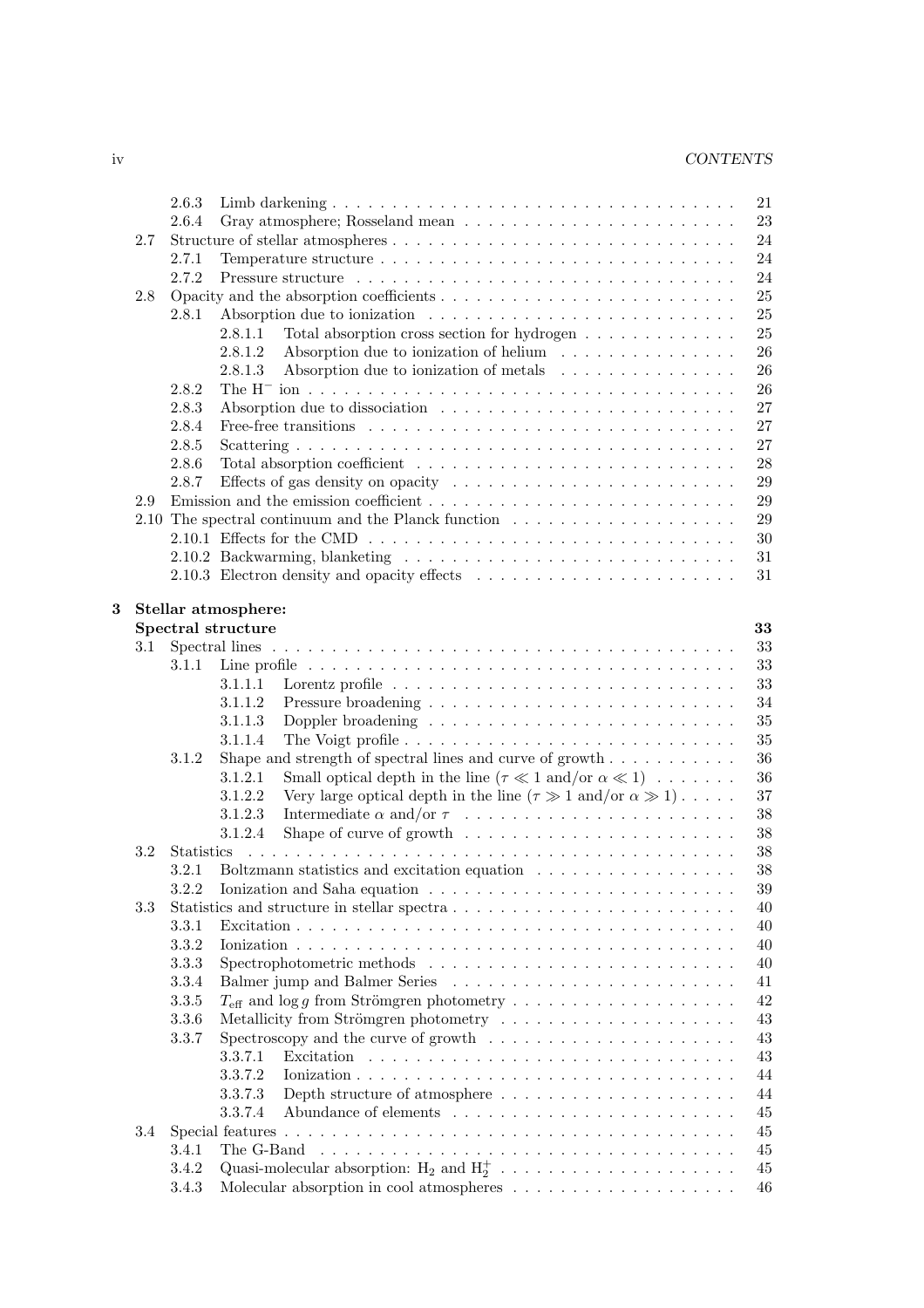## *CONTENTS* v

|                         | 3.5 |               | 47                                                                                                        |
|-------------------------|-----|---------------|-----------------------------------------------------------------------------------------------------------|
|                         | 3.6 |               | 48                                                                                                        |
|                         | 3.7 |               | 49                                                                                                        |
|                         |     | 3.7.1         | 49                                                                                                        |
|                         |     | 3.7.2         | Rotation and average surface parameters $T$ , $M_V$ , $B-V$<br>49                                         |
|                         | 3.8 |               | Stellar classification:                                                                                   |
|                         |     |               | 50                                                                                                        |
|                         |     | 3.8.1         | Development of stellar classification towards the MKK system $\ldots \ldots$<br>$50\,$                    |
|                         |     | 3.8.2         | Quality of the MK classification process $\dots \dots \dots \dots \dots \dots \dots$<br>$51\,$            |
|                         |     | 3.8.3         | $51\,$                                                                                                    |
|                         |     |               |                                                                                                           |
| $\overline{\mathbf{4}}$ |     |               | 53<br>Stellar structure: Basic equations                                                                  |
|                         | 4.1 |               | 53                                                                                                        |
|                         |     | 4.1.1         | 53                                                                                                        |
|                         |     | 4.1.2         | 53                                                                                                        |
|                         |     | 4.1.3         | 54                                                                                                        |
|                         |     | 4.1.4         | $55\,$                                                                                                    |
|                         |     |               | $55\,$<br>4.1.4.1                                                                                         |
|                         |     |               | 56<br>4.1.4.2                                                                                             |
|                         |     |               | 56<br>4.1.4.3                                                                                             |
|                         |     |               |                                                                                                           |
|                         | 4.2 |               | 57                                                                                                        |
|                         |     | 4.2.1         | 57                                                                                                        |
|                         |     | 4.2.2         | 57                                                                                                        |
|                         |     | 4.2.3         | 58                                                                                                        |
|                         |     | 4.2.4         | 58                                                                                                        |
|                         | 4.3 |               | 59                                                                                                        |
|                         |     | 4.3.1         | 59                                                                                                        |
|                         |     | 4.3.2         | 61                                                                                                        |
|                         |     | 4.3.3         | 61                                                                                                        |
|                         |     |               | 61<br>4.3.3.1                                                                                             |
|                         |     |               | 61<br>4.3.3.2                                                                                             |
|                         |     | 4.3.4         | Absorption-driven or radiation-driven convection?<br>62                                                   |
|                         |     |               | 62<br>4.3.4.1                                                                                             |
|                         |     |               | 62<br>4.3.4.2                                                                                             |
|                         |     | 4.3.5         | 62<br>Convective overshoot $\ldots \ldots \ldots \ldots \ldots \ldots \ldots \ldots \ldots \ldots \ldots$ |
|                         |     |               | 63                                                                                                        |
|                         |     | 4.3.6         |                                                                                                           |
|                         | 4.4 |               | 63                                                                                                        |
|                         |     | 4.4.1         | 64                                                                                                        |
|                         |     | 4.4.2         | 65                                                                                                        |
|                         |     |               | 4.4.2.1<br>65                                                                                             |
|                         |     |               | 4.4.2.2<br>65                                                                                             |
|                         |     |               | 4.4.2.3<br>66                                                                                             |
|                         |     | 4.4.3         | Energy production functions: nuclear fusion and gravity $\dots \dots \dots$<br>67                         |
|                         | 4.5 | Stellar winds | 68                                                                                                        |
|                         |     | 4.5.1         | 68                                                                                                        |
|                         |     | 4.5.2         | 68<br>Radiative winds                                                                                     |
|                         |     |               | 69<br>4.5.2.1                                                                                             |
|                         |     |               | 69<br>4.5.2.2                                                                                             |
|                         |     |               | 69<br>4.5.2.3                                                                                             |
|                         |     | 4.5.3         | Bi-stability winds: fast and dilute or slow and dense<br>70                                               |
|                         |     | 4.5.4         | 70                                                                                                        |
|                         |     | 4.5.5         | 70                                                                                                        |
|                         |     |               |                                                                                                           |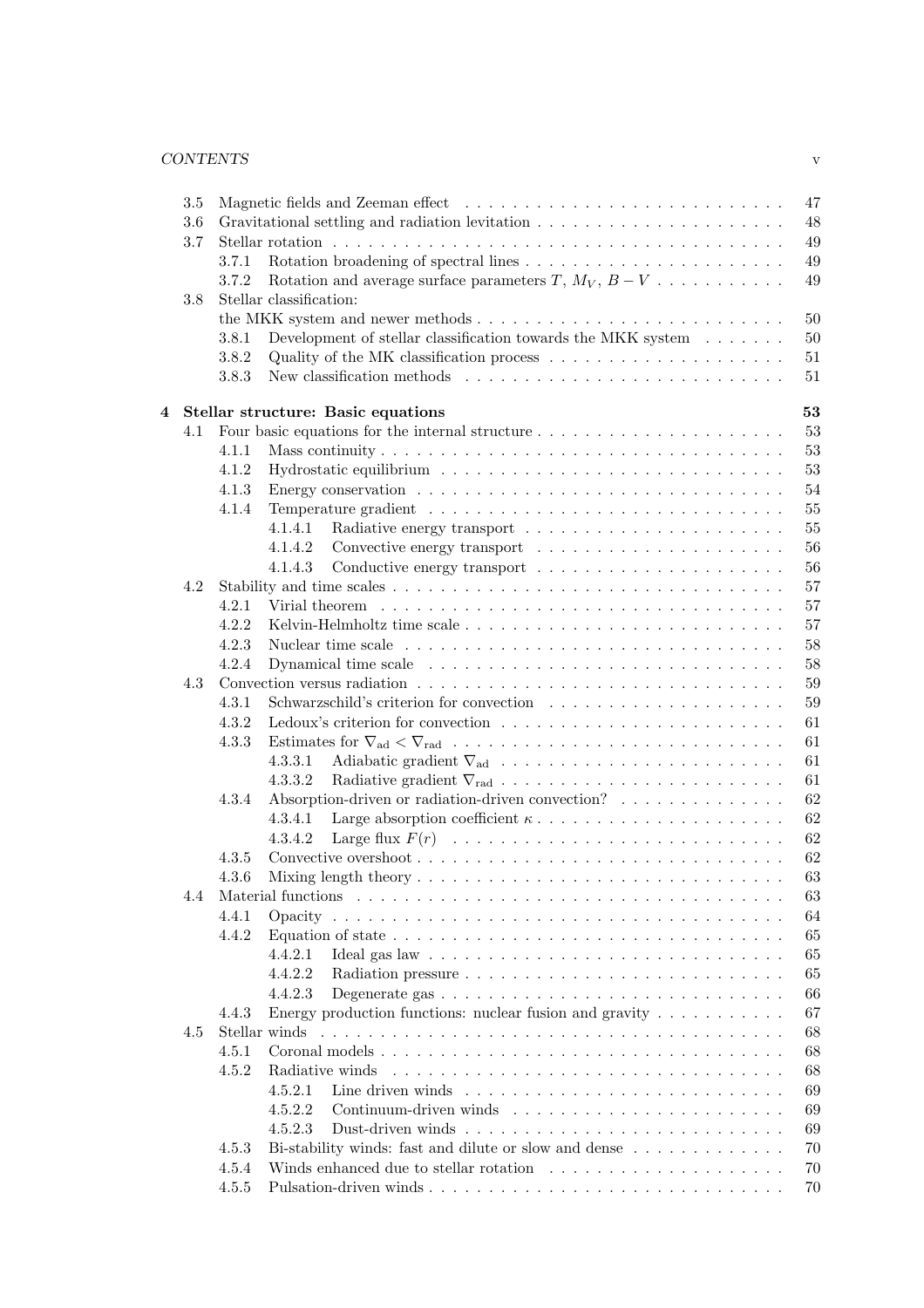vi *CONTENTS*

| 5 |     | Nuclear fusion in stars<br>71                                                                                        |  |
|---|-----|----------------------------------------------------------------------------------------------------------------------|--|
|   | 5.1 | 71                                                                                                                   |  |
|   |     | 71<br>5.1.1                                                                                                          |  |
|   |     | 72<br>5.1.2<br>Estimates for the occurrence of hydrogen fusion                                                       |  |
|   |     | 72<br>5.1.3                                                                                                          |  |
|   |     | 73<br>5.1.4<br>proton-proton chain $\ldots \ldots \ldots \ldots \ldots \ldots \ldots \ldots \ldots \ldots \ldots$    |  |
|   |     | 5.1.5<br>74                                                                                                          |  |
|   |     | 75<br>5.1.6<br>Temperature dependence of H-fusion energy production                                                  |  |
|   |     | 75<br>5.1.7<br>He fusion: the triple alpha process $\dots \dots \dots \dots \dots \dots \dots \dots \dots$           |  |
|   | 5.2 | 76                                                                                                                   |  |
|   |     | 5.2.1<br>76                                                                                                          |  |
|   |     | $77\,$<br>5.2.2<br>Nitrogen burning $\ldots \ldots \ldots \ldots \ldots \ldots \ldots \ldots \ldots \ldots \ldots$   |  |
|   |     | $77\,$<br>5.2.3                                                                                                      |  |
|   |     | 5.2.4<br>General considerations (NSE); s-, r- and p-process $\dots \dots \dots \dots \dots$<br>78                    |  |
|   |     | 78<br>5.2.4.1                                                                                                        |  |
|   |     | 5.2.4.2<br>79                                                                                                        |  |
|   |     | 79<br>5.2.4.3                                                                                                        |  |
|   |     | 5.2.5<br>80                                                                                                          |  |
|   |     | 5.2.6<br>The burning of Lithium $\ldots \ldots \ldots \ldots \ldots \ldots \ldots \ldots \ldots \ldots$<br>80        |  |
|   | 5.3 | 80<br><b>Neutrinos</b>                                                                                               |  |
|   |     | 5.3.1<br>Mean free path for neutrinos $\dots \dots \dots \dots \dots \dots \dots \dots \dots \dots$<br>80            |  |
|   |     | 82<br>5.3.2<br>Solar neutrinos $\ldots \ldots \ldots \ldots \ldots \ldots \ldots \ldots \ldots \ldots \ldots \ldots$ |  |
|   |     | 82<br>5.3.3                                                                                                          |  |
|   |     | 83<br>5.3.4                                                                                                          |  |
|   |     | 83<br>5.3.5                                                                                                          |  |
|   |     | The Sudbury Neutrino Observatory and solution of the problem $\dots \dots$<br>5.3.6<br>84                            |  |
|   |     | 84<br>5.3.6.1                                                                                                        |  |
|   |     | 5.3.6.2<br>85                                                                                                        |  |
|   |     | 5.3.6.3<br>The solution of the solar neutrino problem $\ldots \ldots \ldots \ldots$<br>85                            |  |
|   | 5.4 | 85                                                                                                                   |  |
|   |     |                                                                                                                      |  |
| 6 |     | Stellar structure:                                                                                                   |  |
|   |     | Making star models<br>87                                                                                             |  |
|   | 6.1 | The equations of state and their complications $\ldots \ldots \ldots \ldots \ldots \ldots \ldots$<br>87              |  |
|   | 6.2 | Polytropes; Consequences of differing equations of state<br>87                                                       |  |
|   |     | The general polytropic equation $\ldots \ldots \ldots \ldots \ldots \ldots \ldots \ldots$<br>88<br>6.2.1             |  |
|   |     | 6.2.2<br>88                                                                                                          |  |
|   |     | $88\,$                                                                                                               |  |
|   |     | 6.2.2.2<br>89                                                                                                        |  |
|   |     | 6.2.2.3<br>Non-relativistic degenerate electron gas<br>89                                                            |  |
|   |     | 6.2.2.4<br>89<br>Relativistic completely degenerate electron gas                                                     |  |
|   | 6.3 | 90                                                                                                                   |  |
|   | 6.4 | 90                                                                                                                   |  |
|   | 6.5 | The minimum mass of a star<br>91                                                                                     |  |
|   | 6.6 | 93                                                                                                                   |  |
|   |     | 93<br>6.6.1                                                                                                          |  |
|   |     | 6.6.2<br>93                                                                                                          |  |
|   |     | 6.6.3<br>94                                                                                                          |  |
|   |     | 6.6.4<br>94                                                                                                          |  |
|   | 6.7 | 94                                                                                                                   |  |
|   | 6.8 | 95                                                                                                                   |  |
|   |     | 6.8.1<br>95                                                                                                          |  |
|   |     | ZAMS: parameters along the ZAMS - a star as a leaky ball<br>6.8.2<br>96                                              |  |
|   |     | Similarity along the MS; homology; thermostat; luminosity and mass<br>6.8.2.1<br>96                                  |  |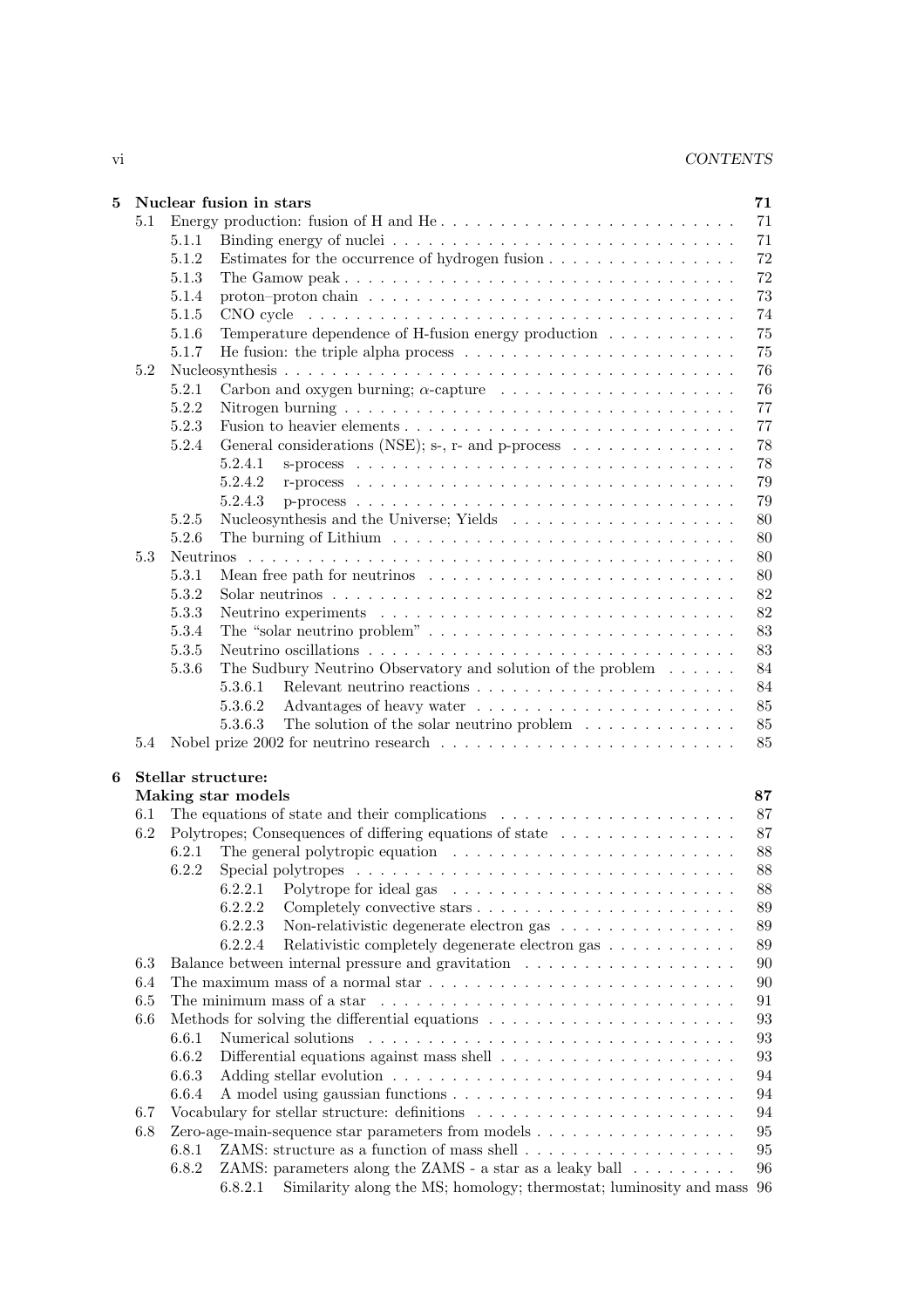## *CONTENTS* vii

|   |     | A star as a leaky ball: general behaviour, effects of chemical com-<br>6.8.2.2                                          |
|---|-----|-------------------------------------------------------------------------------------------------------------------------|
|   |     | 98                                                                                                                      |
|   | 6.9 | 98                                                                                                                      |
|   |     | 98<br>Consequences of nuclear enrichment for stellar structure<br>6.9.1                                                 |
|   |     | 99<br>6.9.2                                                                                                             |
|   |     | 99<br>6.9.3                                                                                                             |
|   |     | 100                                                                                                                     |
| 7 |     | Star formation, proto-stars,                                                                                            |
|   |     | very young stars<br>101                                                                                                 |
|   | 7.1 | Evidence of star formation, populations, IMF $\ldots \ldots \ldots \ldots \ldots \ldots \ldots$<br>101                  |
|   |     | Signs of present star formation $\ldots \ldots \ldots \ldots \ldots \ldots \ldots \ldots$<br>101<br>7.1.1               |
|   |     | 7.1.2<br>Star-formation processes and results of star formation $\ldots \ldots \ldots \ldots$<br>$102\,$                |
|   | 7.2 | 102                                                                                                                     |
|   |     | Discovery and importance of interstellar molecules<br>102<br>7.2.1                                                      |
|   |     | 7.2.2<br>Characteristics of molecular clouds<br>$\sim$ 100 km s and a second contract of the second state $\sim$<br>104 |
|   |     | 7.2.3<br>Observed phenomena in star forming regions<br>104                                                              |
|   | 7.3 | 106                                                                                                                     |
|   |     | Gravitational instability (Jeans instability)<br>7.3.1<br>106                                                           |
|   |     | 7.3.2<br>108                                                                                                            |
|   |     | 108<br>7.3.2.1                                                                                                          |
|   |     | 7.3.2.2<br>Density fluctuations and their growth $\dots \dots \dots \dots \dots$<br>108                                 |
|   |     | Stability and ambipolar diffusion in molecular clouds $\ldots \ldots \ldots \ldots$<br>7.3.3<br>109                     |
|   |     | 7.3.3.1<br>109                                                                                                          |
|   |     | Cloud support mechanisms $\ldots \ldots \ldots \ldots \ldots \ldots \ldots \ldots$<br>7.3.3.2<br>109                    |
|   |     | 7.3.3.3<br>111                                                                                                          |
|   | 7.4 | 111                                                                                                                     |
|   | 7.5 | Pre-main-sequence evolution (PMS evolution) $\dots \dots \dots \dots \dots \dots \dots \dots$<br>113                    |
|   |     | 113<br>7.5.1                                                                                                            |
|   |     | 7.5.2<br>114                                                                                                            |
|   |     | Contraction along the Hayashi line in the earliest phase $\dots \dots$<br>114<br>7.5.2.1                                |
|   |     | 7.5.2.2<br>115                                                                                                          |
|   | 7.6 | 115                                                                                                                     |
|   |     | Definition of bipolar outflows and Herbig-Haro objects<br>7.6.1<br>115                                                  |
|   |     | 7.6.2<br>Some physical characteristics of bipolar flows<br>116                                                          |
|   |     | 7.6.3<br>116                                                                                                            |
|   |     | 7.6.4<br>117                                                                                                            |
|   | 77  | 118                                                                                                                     |
|   |     | 7.7.1<br>118                                                                                                            |
|   |     | 7.7.2<br>119                                                                                                            |
|   |     | 7.7.3<br>120                                                                                                            |
|   |     | 7.7.4<br>121                                                                                                            |
|   | 7.8 | 121                                                                                                                     |
| 8 |     | The almost stars: Brown Dwarfs<br>125                                                                                   |
|   | 8.1 | 125                                                                                                                     |
|   | 8.2 | 125                                                                                                                     |
|   |     | 8.2.1<br>125                                                                                                            |
|   |     | 8.2.2<br>126                                                                                                            |
|   | 8.3 | 127                                                                                                                     |
|   | 8.4 | How ubiquitous are BDs? $\dots \dots \dots \dots \dots \dots \dots \dots \dots \dots \dots \dots \dots$<br>128          |
|   | 8.5 | 128                                                                                                                     |
|   | 8.6 | 129                                                                                                                     |
|   | 8.7 | 130                                                                                                                     |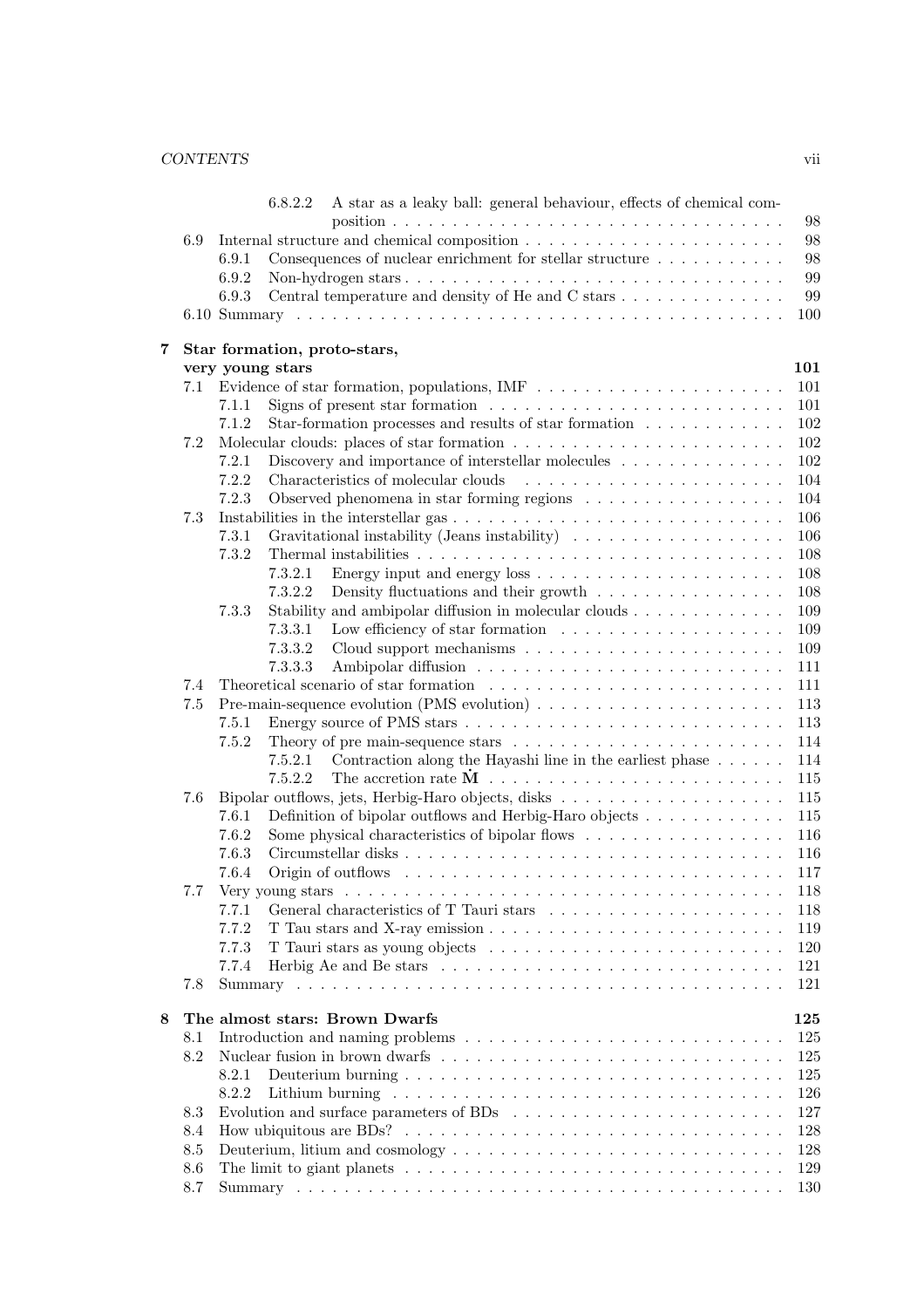| from MS star to red giant<br>131<br>131<br>$9.1\,$<br>9.1.1<br>131<br>Evolution due to the changing composition of the interior<br>9.1.1.1<br>131<br>9.1.1.2<br>The end of the main-sequence phase $\dots \dots \dots \dots \dots \dots$<br>132<br>Effects of convection on the MS phase $\ldots \ldots \ldots \ldots \ldots \ldots \ldots \ldots \ldots$<br>132<br>$9.2^{\circ}$<br>Stars without inner convection $(M_{\text{init}} < 1.15 M_{\odot}) \dots \dots \dots \dots \dots$<br>132<br>9.2.1<br>9.2.2<br>Stars with inner convection $(M_{\text{init}} > 1.15 M_{\odot}) \dots \dots \dots \dots \dots \dots$<br>133<br>134<br>9.3<br>A "gedankenexperiment": the gravothermal hysteresis cycle<br>134<br>9.3.1<br>9.3.2<br>136<br>9.3.3<br>137<br>137<br>9.4<br>Isothermal He core and Schönberg-Chandrasekhar limit<br>9.5<br>139<br>9.6<br>139<br>9.6.1<br>139<br>9.6.2<br>139<br>The core drives the evolution, the envelope follows $\dots \dots \dots \dots \dots \dots \dots$<br>9.7<br>140<br>9.8<br>140<br>10 Stellar evolution:<br>Stars in the lower mass range<br>141<br>141<br>141<br>10.1.2 The MS-mass limit of $\simeq 0.5 \text{ M}_{\odot}$<br>143<br>143<br>10.2.1 Evolution of the RG core and of the H-burning shell $\dots \dots \dots \dots$<br>144<br>10.2.2 The RG surface: spectral lines, mass loss and dust<br>144<br>145<br>147<br>147<br>147<br>147<br>10.4.1.2 Envelope thickness, pulses, dredge-up, hot bottom burning, s-process<br>147<br>10.4.2 Low mass core He burners $(M_{\text{init}} < 2 M_{\odot})$ : Horizontal-Branch stars<br>148<br>10.4.2.1 HB stars and the various types $\dots \dots \dots \dots \dots \dots \dots$<br>148<br>10.4.2.2 Metal content and age of HB stars, morphology of HBs<br>149<br>10.4.2.3 Evolution of stars on the HB and toward the AGB<br>149<br>10.4.3 AGB stars: structure and evolution<br>151<br>10.4.3.1 AGB star evolution and the CMD $\dots \dots \dots \dots \dots \dots$<br>151<br>10.4.3.2 He-shell flashes (thermal pulses) and convection<br>151<br>10.4.3.3 Third dredge-up: nuclear fusion and s-process<br>152<br>10.4.3.4 Flashes and mass loss of fusion enriched material<br>152<br>10.4.3.5 All happenings in a very thin layer $\dots \dots \dots \dots \dots \dots$<br>153<br>10.4.4 Higher mass core He burners: blue loop stars and the AGB<br>153<br>154<br>10.4.4.1 Stars with $M_{\text{init}}$ larger than 7 to 8 M <sub><math>\odot</math></sub><br>154<br>155<br>10.4.5 Timescales<br>155<br>155<br>10.5.1 Massive AGB stars: OH/IR stars and pAGB stars $\dots \dots \dots \dots$<br>156<br>10.5.2 Low mass AGB stars: pAGB stars and planetary nebulae<br>156 | 9 | Stars out of balance: |  |
|------------------------------------------------------------------------------------------------------------------------------------------------------------------------------------------------------------------------------------------------------------------------------------------------------------------------------------------------------------------------------------------------------------------------------------------------------------------------------------------------------------------------------------------------------------------------------------------------------------------------------------------------------------------------------------------------------------------------------------------------------------------------------------------------------------------------------------------------------------------------------------------------------------------------------------------------------------------------------------------------------------------------------------------------------------------------------------------------------------------------------------------------------------------------------------------------------------------------------------------------------------------------------------------------------------------------------------------------------------------------------------------------------------------------------------------------------------------------------------------------------------------------------------------------------------------------------------------------------------------------------------------------------------------------------------------------------------------------------------------------------------------------------------------------------------------------------------------------------------------------------------------------------------------------------------------------------------------------------------------------------------------------------------------------------------------------------------------------------------------------------------------------------------------------------------------------------------------------------------------------------------------------------------------------------------------------------------------------------------------------------------------------------------------------------------------------------------------------------------------------------------------------------------------------------------------------------------------------------------------------------------------------------------------------------------|---|-----------------------|--|
|                                                                                                                                                                                                                                                                                                                                                                                                                                                                                                                                                                                                                                                                                                                                                                                                                                                                                                                                                                                                                                                                                                                                                                                                                                                                                                                                                                                                                                                                                                                                                                                                                                                                                                                                                                                                                                                                                                                                                                                                                                                                                                                                                                                                                                                                                                                                                                                                                                                                                                                                                                                                                                                                                    |   |                       |  |
|                                                                                                                                                                                                                                                                                                                                                                                                                                                                                                                                                                                                                                                                                                                                                                                                                                                                                                                                                                                                                                                                                                                                                                                                                                                                                                                                                                                                                                                                                                                                                                                                                                                                                                                                                                                                                                                                                                                                                                                                                                                                                                                                                                                                                                                                                                                                                                                                                                                                                                                                                                                                                                                                                    |   |                       |  |
|                                                                                                                                                                                                                                                                                                                                                                                                                                                                                                                                                                                                                                                                                                                                                                                                                                                                                                                                                                                                                                                                                                                                                                                                                                                                                                                                                                                                                                                                                                                                                                                                                                                                                                                                                                                                                                                                                                                                                                                                                                                                                                                                                                                                                                                                                                                                                                                                                                                                                                                                                                                                                                                                                    |   |                       |  |
|                                                                                                                                                                                                                                                                                                                                                                                                                                                                                                                                                                                                                                                                                                                                                                                                                                                                                                                                                                                                                                                                                                                                                                                                                                                                                                                                                                                                                                                                                                                                                                                                                                                                                                                                                                                                                                                                                                                                                                                                                                                                                                                                                                                                                                                                                                                                                                                                                                                                                                                                                                                                                                                                                    |   |                       |  |
|                                                                                                                                                                                                                                                                                                                                                                                                                                                                                                                                                                                                                                                                                                                                                                                                                                                                                                                                                                                                                                                                                                                                                                                                                                                                                                                                                                                                                                                                                                                                                                                                                                                                                                                                                                                                                                                                                                                                                                                                                                                                                                                                                                                                                                                                                                                                                                                                                                                                                                                                                                                                                                                                                    |   |                       |  |
|                                                                                                                                                                                                                                                                                                                                                                                                                                                                                                                                                                                                                                                                                                                                                                                                                                                                                                                                                                                                                                                                                                                                                                                                                                                                                                                                                                                                                                                                                                                                                                                                                                                                                                                                                                                                                                                                                                                                                                                                                                                                                                                                                                                                                                                                                                                                                                                                                                                                                                                                                                                                                                                                                    |   |                       |  |
|                                                                                                                                                                                                                                                                                                                                                                                                                                                                                                                                                                                                                                                                                                                                                                                                                                                                                                                                                                                                                                                                                                                                                                                                                                                                                                                                                                                                                                                                                                                                                                                                                                                                                                                                                                                                                                                                                                                                                                                                                                                                                                                                                                                                                                                                                                                                                                                                                                                                                                                                                                                                                                                                                    |   |                       |  |
|                                                                                                                                                                                                                                                                                                                                                                                                                                                                                                                                                                                                                                                                                                                                                                                                                                                                                                                                                                                                                                                                                                                                                                                                                                                                                                                                                                                                                                                                                                                                                                                                                                                                                                                                                                                                                                                                                                                                                                                                                                                                                                                                                                                                                                                                                                                                                                                                                                                                                                                                                                                                                                                                                    |   |                       |  |
|                                                                                                                                                                                                                                                                                                                                                                                                                                                                                                                                                                                                                                                                                                                                                                                                                                                                                                                                                                                                                                                                                                                                                                                                                                                                                                                                                                                                                                                                                                                                                                                                                                                                                                                                                                                                                                                                                                                                                                                                                                                                                                                                                                                                                                                                                                                                                                                                                                                                                                                                                                                                                                                                                    |   |                       |  |
|                                                                                                                                                                                                                                                                                                                                                                                                                                                                                                                                                                                                                                                                                                                                                                                                                                                                                                                                                                                                                                                                                                                                                                                                                                                                                                                                                                                                                                                                                                                                                                                                                                                                                                                                                                                                                                                                                                                                                                                                                                                                                                                                                                                                                                                                                                                                                                                                                                                                                                                                                                                                                                                                                    |   |                       |  |
|                                                                                                                                                                                                                                                                                                                                                                                                                                                                                                                                                                                                                                                                                                                                                                                                                                                                                                                                                                                                                                                                                                                                                                                                                                                                                                                                                                                                                                                                                                                                                                                                                                                                                                                                                                                                                                                                                                                                                                                                                                                                                                                                                                                                                                                                                                                                                                                                                                                                                                                                                                                                                                                                                    |   |                       |  |
|                                                                                                                                                                                                                                                                                                                                                                                                                                                                                                                                                                                                                                                                                                                                                                                                                                                                                                                                                                                                                                                                                                                                                                                                                                                                                                                                                                                                                                                                                                                                                                                                                                                                                                                                                                                                                                                                                                                                                                                                                                                                                                                                                                                                                                                                                                                                                                                                                                                                                                                                                                                                                                                                                    |   |                       |  |
|                                                                                                                                                                                                                                                                                                                                                                                                                                                                                                                                                                                                                                                                                                                                                                                                                                                                                                                                                                                                                                                                                                                                                                                                                                                                                                                                                                                                                                                                                                                                                                                                                                                                                                                                                                                                                                                                                                                                                                                                                                                                                                                                                                                                                                                                                                                                                                                                                                                                                                                                                                                                                                                                                    |   |                       |  |
|                                                                                                                                                                                                                                                                                                                                                                                                                                                                                                                                                                                                                                                                                                                                                                                                                                                                                                                                                                                                                                                                                                                                                                                                                                                                                                                                                                                                                                                                                                                                                                                                                                                                                                                                                                                                                                                                                                                                                                                                                                                                                                                                                                                                                                                                                                                                                                                                                                                                                                                                                                                                                                                                                    |   |                       |  |
|                                                                                                                                                                                                                                                                                                                                                                                                                                                                                                                                                                                                                                                                                                                                                                                                                                                                                                                                                                                                                                                                                                                                                                                                                                                                                                                                                                                                                                                                                                                                                                                                                                                                                                                                                                                                                                                                                                                                                                                                                                                                                                                                                                                                                                                                                                                                                                                                                                                                                                                                                                                                                                                                                    |   |                       |  |
|                                                                                                                                                                                                                                                                                                                                                                                                                                                                                                                                                                                                                                                                                                                                                                                                                                                                                                                                                                                                                                                                                                                                                                                                                                                                                                                                                                                                                                                                                                                                                                                                                                                                                                                                                                                                                                                                                                                                                                                                                                                                                                                                                                                                                                                                                                                                                                                                                                                                                                                                                                                                                                                                                    |   |                       |  |
|                                                                                                                                                                                                                                                                                                                                                                                                                                                                                                                                                                                                                                                                                                                                                                                                                                                                                                                                                                                                                                                                                                                                                                                                                                                                                                                                                                                                                                                                                                                                                                                                                                                                                                                                                                                                                                                                                                                                                                                                                                                                                                                                                                                                                                                                                                                                                                                                                                                                                                                                                                                                                                                                                    |   |                       |  |
|                                                                                                                                                                                                                                                                                                                                                                                                                                                                                                                                                                                                                                                                                                                                                                                                                                                                                                                                                                                                                                                                                                                                                                                                                                                                                                                                                                                                                                                                                                                                                                                                                                                                                                                                                                                                                                                                                                                                                                                                                                                                                                                                                                                                                                                                                                                                                                                                                                                                                                                                                                                                                                                                                    |   |                       |  |
|                                                                                                                                                                                                                                                                                                                                                                                                                                                                                                                                                                                                                                                                                                                                                                                                                                                                                                                                                                                                                                                                                                                                                                                                                                                                                                                                                                                                                                                                                                                                                                                                                                                                                                                                                                                                                                                                                                                                                                                                                                                                                                                                                                                                                                                                                                                                                                                                                                                                                                                                                                                                                                                                                    |   |                       |  |
|                                                                                                                                                                                                                                                                                                                                                                                                                                                                                                                                                                                                                                                                                                                                                                                                                                                                                                                                                                                                                                                                                                                                                                                                                                                                                                                                                                                                                                                                                                                                                                                                                                                                                                                                                                                                                                                                                                                                                                                                                                                                                                                                                                                                                                                                                                                                                                                                                                                                                                                                                                                                                                                                                    |   |                       |  |
|                                                                                                                                                                                                                                                                                                                                                                                                                                                                                                                                                                                                                                                                                                                                                                                                                                                                                                                                                                                                                                                                                                                                                                                                                                                                                                                                                                                                                                                                                                                                                                                                                                                                                                                                                                                                                                                                                                                                                                                                                                                                                                                                                                                                                                                                                                                                                                                                                                                                                                                                                                                                                                                                                    |   |                       |  |
|                                                                                                                                                                                                                                                                                                                                                                                                                                                                                                                                                                                                                                                                                                                                                                                                                                                                                                                                                                                                                                                                                                                                                                                                                                                                                                                                                                                                                                                                                                                                                                                                                                                                                                                                                                                                                                                                                                                                                                                                                                                                                                                                                                                                                                                                                                                                                                                                                                                                                                                                                                                                                                                                                    |   |                       |  |
|                                                                                                                                                                                                                                                                                                                                                                                                                                                                                                                                                                                                                                                                                                                                                                                                                                                                                                                                                                                                                                                                                                                                                                                                                                                                                                                                                                                                                                                                                                                                                                                                                                                                                                                                                                                                                                                                                                                                                                                                                                                                                                                                                                                                                                                                                                                                                                                                                                                                                                                                                                                                                                                                                    |   |                       |  |
|                                                                                                                                                                                                                                                                                                                                                                                                                                                                                                                                                                                                                                                                                                                                                                                                                                                                                                                                                                                                                                                                                                                                                                                                                                                                                                                                                                                                                                                                                                                                                                                                                                                                                                                                                                                                                                                                                                                                                                                                                                                                                                                                                                                                                                                                                                                                                                                                                                                                                                                                                                                                                                                                                    |   |                       |  |
|                                                                                                                                                                                                                                                                                                                                                                                                                                                                                                                                                                                                                                                                                                                                                                                                                                                                                                                                                                                                                                                                                                                                                                                                                                                                                                                                                                                                                                                                                                                                                                                                                                                                                                                                                                                                                                                                                                                                                                                                                                                                                                                                                                                                                                                                                                                                                                                                                                                                                                                                                                                                                                                                                    |   |                       |  |
|                                                                                                                                                                                                                                                                                                                                                                                                                                                                                                                                                                                                                                                                                                                                                                                                                                                                                                                                                                                                                                                                                                                                                                                                                                                                                                                                                                                                                                                                                                                                                                                                                                                                                                                                                                                                                                                                                                                                                                                                                                                                                                                                                                                                                                                                                                                                                                                                                                                                                                                                                                                                                                                                                    |   |                       |  |
|                                                                                                                                                                                                                                                                                                                                                                                                                                                                                                                                                                                                                                                                                                                                                                                                                                                                                                                                                                                                                                                                                                                                                                                                                                                                                                                                                                                                                                                                                                                                                                                                                                                                                                                                                                                                                                                                                                                                                                                                                                                                                                                                                                                                                                                                                                                                                                                                                                                                                                                                                                                                                                                                                    |   |                       |  |
|                                                                                                                                                                                                                                                                                                                                                                                                                                                                                                                                                                                                                                                                                                                                                                                                                                                                                                                                                                                                                                                                                                                                                                                                                                                                                                                                                                                                                                                                                                                                                                                                                                                                                                                                                                                                                                                                                                                                                                                                                                                                                                                                                                                                                                                                                                                                                                                                                                                                                                                                                                                                                                                                                    |   |                       |  |
|                                                                                                                                                                                                                                                                                                                                                                                                                                                                                                                                                                                                                                                                                                                                                                                                                                                                                                                                                                                                                                                                                                                                                                                                                                                                                                                                                                                                                                                                                                                                                                                                                                                                                                                                                                                                                                                                                                                                                                                                                                                                                                                                                                                                                                                                                                                                                                                                                                                                                                                                                                                                                                                                                    |   |                       |  |
|                                                                                                                                                                                                                                                                                                                                                                                                                                                                                                                                                                                                                                                                                                                                                                                                                                                                                                                                                                                                                                                                                                                                                                                                                                                                                                                                                                                                                                                                                                                                                                                                                                                                                                                                                                                                                                                                                                                                                                                                                                                                                                                                                                                                                                                                                                                                                                                                                                                                                                                                                                                                                                                                                    |   |                       |  |
|                                                                                                                                                                                                                                                                                                                                                                                                                                                                                                                                                                                                                                                                                                                                                                                                                                                                                                                                                                                                                                                                                                                                                                                                                                                                                                                                                                                                                                                                                                                                                                                                                                                                                                                                                                                                                                                                                                                                                                                                                                                                                                                                                                                                                                                                                                                                                                                                                                                                                                                                                                                                                                                                                    |   |                       |  |
|                                                                                                                                                                                                                                                                                                                                                                                                                                                                                                                                                                                                                                                                                                                                                                                                                                                                                                                                                                                                                                                                                                                                                                                                                                                                                                                                                                                                                                                                                                                                                                                                                                                                                                                                                                                                                                                                                                                                                                                                                                                                                                                                                                                                                                                                                                                                                                                                                                                                                                                                                                                                                                                                                    |   |                       |  |
|                                                                                                                                                                                                                                                                                                                                                                                                                                                                                                                                                                                                                                                                                                                                                                                                                                                                                                                                                                                                                                                                                                                                                                                                                                                                                                                                                                                                                                                                                                                                                                                                                                                                                                                                                                                                                                                                                                                                                                                                                                                                                                                                                                                                                                                                                                                                                                                                                                                                                                                                                                                                                                                                                    |   |                       |  |
|                                                                                                                                                                                                                                                                                                                                                                                                                                                                                                                                                                                                                                                                                                                                                                                                                                                                                                                                                                                                                                                                                                                                                                                                                                                                                                                                                                                                                                                                                                                                                                                                                                                                                                                                                                                                                                                                                                                                                                                                                                                                                                                                                                                                                                                                                                                                                                                                                                                                                                                                                                                                                                                                                    |   |                       |  |
|                                                                                                                                                                                                                                                                                                                                                                                                                                                                                                                                                                                                                                                                                                                                                                                                                                                                                                                                                                                                                                                                                                                                                                                                                                                                                                                                                                                                                                                                                                                                                                                                                                                                                                                                                                                                                                                                                                                                                                                                                                                                                                                                                                                                                                                                                                                                                                                                                                                                                                                                                                                                                                                                                    |   |                       |  |
|                                                                                                                                                                                                                                                                                                                                                                                                                                                                                                                                                                                                                                                                                                                                                                                                                                                                                                                                                                                                                                                                                                                                                                                                                                                                                                                                                                                                                                                                                                                                                                                                                                                                                                                                                                                                                                                                                                                                                                                                                                                                                                                                                                                                                                                                                                                                                                                                                                                                                                                                                                                                                                                                                    |   |                       |  |
|                                                                                                                                                                                                                                                                                                                                                                                                                                                                                                                                                                                                                                                                                                                                                                                                                                                                                                                                                                                                                                                                                                                                                                                                                                                                                                                                                                                                                                                                                                                                                                                                                                                                                                                                                                                                                                                                                                                                                                                                                                                                                                                                                                                                                                                                                                                                                                                                                                                                                                                                                                                                                                                                                    |   |                       |  |
|                                                                                                                                                                                                                                                                                                                                                                                                                                                                                                                                                                                                                                                                                                                                                                                                                                                                                                                                                                                                                                                                                                                                                                                                                                                                                                                                                                                                                                                                                                                                                                                                                                                                                                                                                                                                                                                                                                                                                                                                                                                                                                                                                                                                                                                                                                                                                                                                                                                                                                                                                                                                                                                                                    |   |                       |  |
|                                                                                                                                                                                                                                                                                                                                                                                                                                                                                                                                                                                                                                                                                                                                                                                                                                                                                                                                                                                                                                                                                                                                                                                                                                                                                                                                                                                                                                                                                                                                                                                                                                                                                                                                                                                                                                                                                                                                                                                                                                                                                                                                                                                                                                                                                                                                                                                                                                                                                                                                                                                                                                                                                    |   |                       |  |
|                                                                                                                                                                                                                                                                                                                                                                                                                                                                                                                                                                                                                                                                                                                                                                                                                                                                                                                                                                                                                                                                                                                                                                                                                                                                                                                                                                                                                                                                                                                                                                                                                                                                                                                                                                                                                                                                                                                                                                                                                                                                                                                                                                                                                                                                                                                                                                                                                                                                                                                                                                                                                                                                                    |   |                       |  |
|                                                                                                                                                                                                                                                                                                                                                                                                                                                                                                                                                                                                                                                                                                                                                                                                                                                                                                                                                                                                                                                                                                                                                                                                                                                                                                                                                                                                                                                                                                                                                                                                                                                                                                                                                                                                                                                                                                                                                                                                                                                                                                                                                                                                                                                                                                                                                                                                                                                                                                                                                                                                                                                                                    |   |                       |  |
|                                                                                                                                                                                                                                                                                                                                                                                                                                                                                                                                                                                                                                                                                                                                                                                                                                                                                                                                                                                                                                                                                                                                                                                                                                                                                                                                                                                                                                                                                                                                                                                                                                                                                                                                                                                                                                                                                                                                                                                                                                                                                                                                                                                                                                                                                                                                                                                                                                                                                                                                                                                                                                                                                    |   |                       |  |
|                                                                                                                                                                                                                                                                                                                                                                                                                                                                                                                                                                                                                                                                                                                                                                                                                                                                                                                                                                                                                                                                                                                                                                                                                                                                                                                                                                                                                                                                                                                                                                                                                                                                                                                                                                                                                                                                                                                                                                                                                                                                                                                                                                                                                                                                                                                                                                                                                                                                                                                                                                                                                                                                                    |   |                       |  |
|                                                                                                                                                                                                                                                                                                                                                                                                                                                                                                                                                                                                                                                                                                                                                                                                                                                                                                                                                                                                                                                                                                                                                                                                                                                                                                                                                                                                                                                                                                                                                                                                                                                                                                                                                                                                                                                                                                                                                                                                                                                                                                                                                                                                                                                                                                                                                                                                                                                                                                                                                                                                                                                                                    |   |                       |  |
|                                                                                                                                                                                                                                                                                                                                                                                                                                                                                                                                                                                                                                                                                                                                                                                                                                                                                                                                                                                                                                                                                                                                                                                                                                                                                                                                                                                                                                                                                                                                                                                                                                                                                                                                                                                                                                                                                                                                                                                                                                                                                                                                                                                                                                                                                                                                                                                                                                                                                                                                                                                                                                                                                    |   |                       |  |
|                                                                                                                                                                                                                                                                                                                                                                                                                                                                                                                                                                                                                                                                                                                                                                                                                                                                                                                                                                                                                                                                                                                                                                                                                                                                                                                                                                                                                                                                                                                                                                                                                                                                                                                                                                                                                                                                                                                                                                                                                                                                                                                                                                                                                                                                                                                                                                                                                                                                                                                                                                                                                                                                                    |   |                       |  |
|                                                                                                                                                                                                                                                                                                                                                                                                                                                                                                                                                                                                                                                                                                                                                                                                                                                                                                                                                                                                                                                                                                                                                                                                                                                                                                                                                                                                                                                                                                                                                                                                                                                                                                                                                                                                                                                                                                                                                                                                                                                                                                                                                                                                                                                                                                                                                                                                                                                                                                                                                                                                                                                                                    |   |                       |  |
|                                                                                                                                                                                                                                                                                                                                                                                                                                                                                                                                                                                                                                                                                                                                                                                                                                                                                                                                                                                                                                                                                                                                                                                                                                                                                                                                                                                                                                                                                                                                                                                                                                                                                                                                                                                                                                                                                                                                                                                                                                                                                                                                                                                                                                                                                                                                                                                                                                                                                                                                                                                                                                                                                    |   |                       |  |
|                                                                                                                                                                                                                                                                                                                                                                                                                                                                                                                                                                                                                                                                                                                                                                                                                                                                                                                                                                                                                                                                                                                                                                                                                                                                                                                                                                                                                                                                                                                                                                                                                                                                                                                                                                                                                                                                                                                                                                                                                                                                                                                                                                                                                                                                                                                                                                                                                                                                                                                                                                                                                                                                                    |   |                       |  |
|                                                                                                                                                                                                                                                                                                                                                                                                                                                                                                                                                                                                                                                                                                                                                                                                                                                                                                                                                                                                                                                                                                                                                                                                                                                                                                                                                                                                                                                                                                                                                                                                                                                                                                                                                                                                                                                                                                                                                                                                                                                                                                                                                                                                                                                                                                                                                                                                                                                                                                                                                                                                                                                                                    |   |                       |  |
|                                                                                                                                                                                                                                                                                                                                                                                                                                                                                                                                                                                                                                                                                                                                                                                                                                                                                                                                                                                                                                                                                                                                                                                                                                                                                                                                                                                                                                                                                                                                                                                                                                                                                                                                                                                                                                                                                                                                                                                                                                                                                                                                                                                                                                                                                                                                                                                                                                                                                                                                                                                                                                                                                    |   |                       |  |
|                                                                                                                                                                                                                                                                                                                                                                                                                                                                                                                                                                                                                                                                                                                                                                                                                                                                                                                                                                                                                                                                                                                                                                                                                                                                                                                                                                                                                                                                                                                                                                                                                                                                                                                                                                                                                                                                                                                                                                                                                                                                                                                                                                                                                                                                                                                                                                                                                                                                                                                                                                                                                                                                                    |   |                       |  |
|                                                                                                                                                                                                                                                                                                                                                                                                                                                                                                                                                                                                                                                                                                                                                                                                                                                                                                                                                                                                                                                                                                                                                                                                                                                                                                                                                                                                                                                                                                                                                                                                                                                                                                                                                                                                                                                                                                                                                                                                                                                                                                                                                                                                                                                                                                                                                                                                                                                                                                                                                                                                                                                                                    |   |                       |  |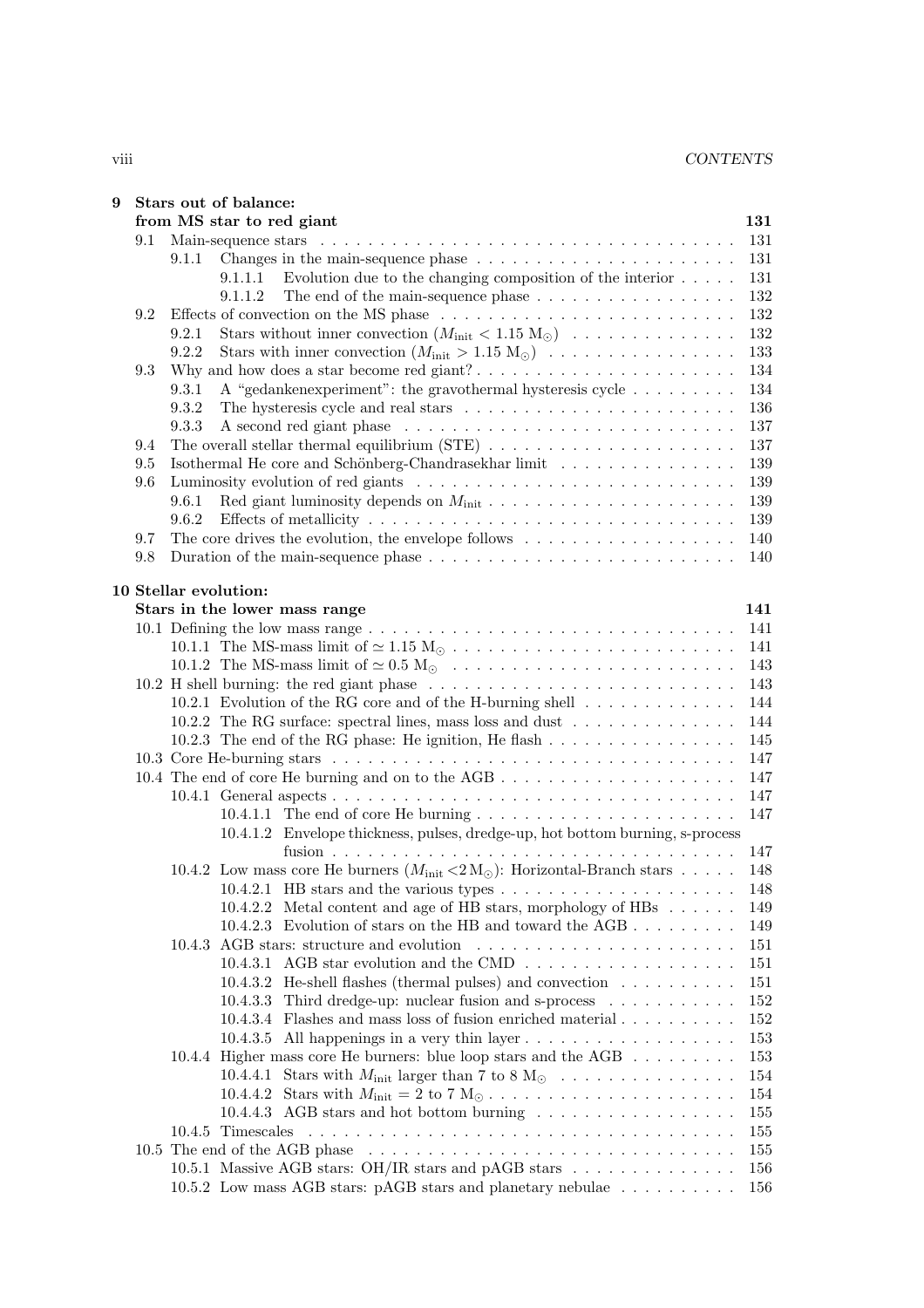## *CONTENTS* ix

|  | 157                                                                                                                |
|--|--------------------------------------------------------------------------------------------------------------------|
|  | 157                                                                                                                |
|  | 10.6.2 Ultimate fate of WDs $\dots \dots \dots \dots \dots \dots \dots \dots \dots \dots \dots \dots \dots$<br>159 |
|  | 159                                                                                                                |
|  | 160                                                                                                                |
|  | 160                                                                                                                |
|  | 10.8.1 Pulsational variables: RR Lyrae, $\delta$ Cepheids, PG 1159 and ZZ Ceti stars .<br>160                      |
|  | 160                                                                                                                |
|  | 161                                                                                                                |
|  | 161                                                                                                                |
|  | 10.8.1.4 ZZ Ceti stars (pulsating WDs) $\ldots \ldots \ldots \ldots \ldots \ldots$<br>161                          |
|  | 161                                                                                                                |
|  | 162                                                                                                                |
|  | 162                                                                                                                |
|  | 163                                                                                                                |
|  | 163<br>10.9.1 Gap on the main sequence $\dots \dots \dots \dots \dots \dots \dots \dots \dots \dots \dots \dots$   |
|  | 10.9.2 Gaps on the HB $\ldots \ldots \ldots \ldots \ldots \ldots \ldots \ldots \ldots \ldots \ldots \ldots$<br>163 |
|  | 163                                                                                                                |
|  | 164                                                                                                                |
|  | 164                                                                                                                |
|  |                                                                                                                    |
|  | 11 Stellar pulsation and vibration<br>167                                                                          |
|  | 167                                                                                                                |
|  | 167                                                                                                                |
|  | 168                                                                                                                |
|  | 169                                                                                                                |
|  | 170                                                                                                                |
|  | 170                                                                                                                |
|  | 171                                                                                                                |
|  | 172                                                                                                                |
|  | 172                                                                                                                |
|  | 11.3.1 The instability strip: $\delta$ Cep, W Vir, RR Lyr, $\delta$ Sct, DA variables<br>172                       |
|  | 172                                                                                                                |
|  | 173                                                                                                                |
|  | 175                                                                                                                |
|  | 11.3.1.4 DA variables or ZZ Cet stars $\dots \dots \dots \dots \dots \dots \dots \dots$<br>175                     |
|  | 176                                                                                                                |
|  | 176                                                                                                                |
|  | 176                                                                                                                |
|  | 176                                                                                                                |
|  | 177                                                                                                                |
|  | 178                                                                                                                |
|  | 11.6.1 Doppler imaging and spotted stars<br>179                                                                    |
|  | 179                                                                                                                |
|  | 180                                                                                                                |
|  | 11.6.4 PG 1159, sdB, and DB variables $\dots \dots \dots \dots \dots \dots \dots \dots \dots \dots$<br>181         |
|  | 11.7 The Solar cycle of 11 years; effects on climate<br>181                                                        |
|  |                                                                                                                    |
|  | 12 Stellar coronae, magnetic fields and sunspots<br>183                                                            |
|  | 183                                                                                                                |
|  | 184                                                                                                                |
|  | 184                                                                                                                |
|  | 185                                                                                                                |
|  | 185                                                                                                                |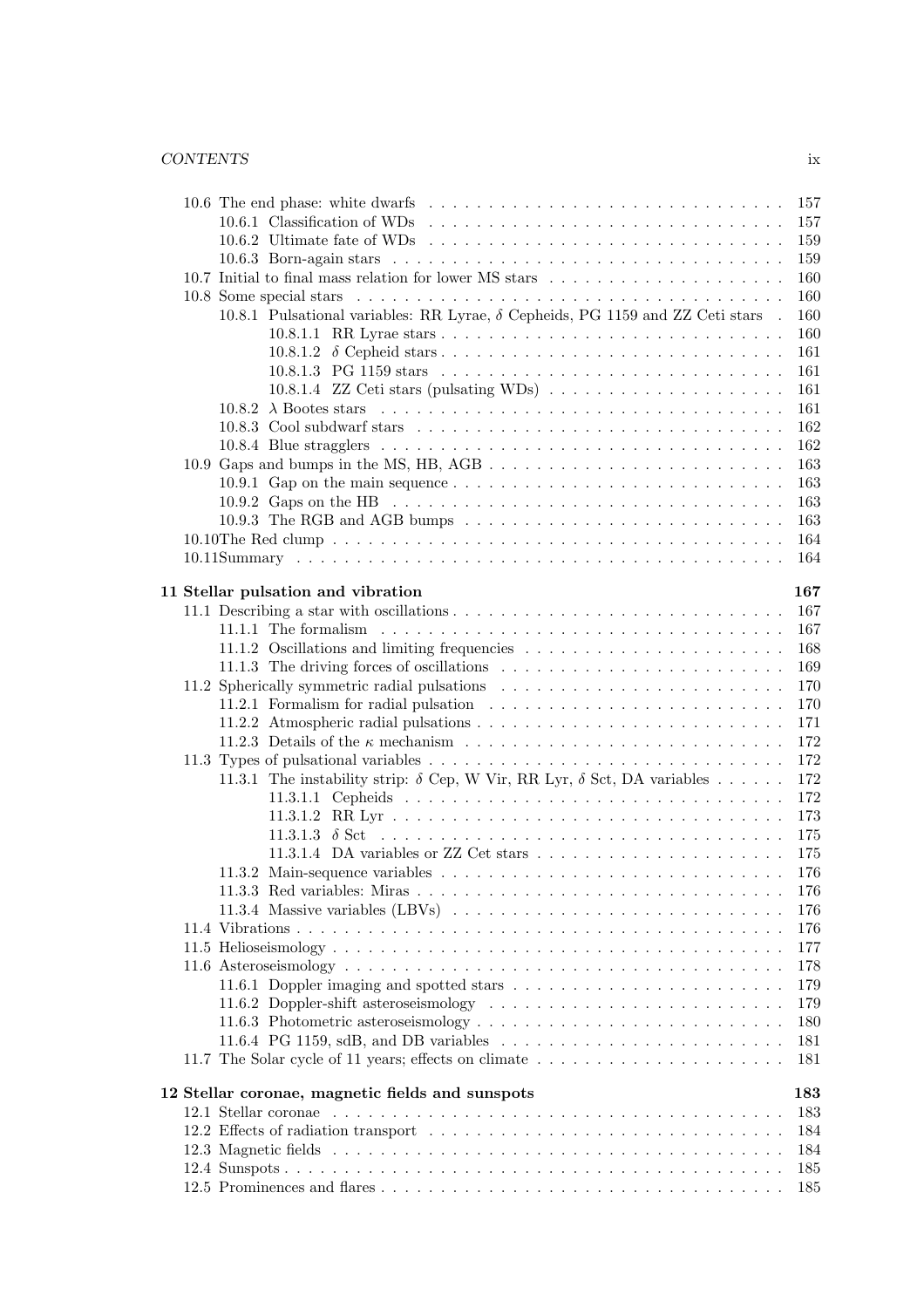| <b>CONTENTS</b> |
|-----------------|
|                 |

|  | 186                                                                                                                 |
|--|---------------------------------------------------------------------------------------------------------------------|
|  | 13 Stellar evolution:                                                                                               |
|  | Stars in the higher mass range<br>187                                                                               |
|  | 187                                                                                                                 |
|  | 187                                                                                                                 |
|  | 188                                                                                                                 |
|  | 13.2.1.1 Determining the temperature of O stars $\dots \dots \dots \dots \dots$<br>188                              |
|  | 13.2.1.2 Determining the mass of O stars $\dots \dots \dots \dots \dots \dots \dots$<br>189                         |
|  | 190                                                                                                                 |
|  | 190                                                                                                                 |
|  | 190                                                                                                                 |
|  | 13.2.3 Wolf-Rayet (WR) stars $\dots \dots \dots \dots \dots \dots \dots \dots \dots \dots \dots \dots \dots$<br>190 |
|  | 13.2.4 Luminous blue variables: LBVs; P-Cygni stars<br>191                                                          |
|  | 192                                                                                                                 |
|  | 192                                                                                                                 |
|  |                                                                                                                     |
|  | 193                                                                                                                 |
|  | 13.3.1.1 Radiative acceleration by the continuum<br>194                                                             |
|  | 13.3.1.2 Radiative acceleration through spectral lines $\ldots \ldots \ldots \ldots$<br>194                         |
|  | 13.3.2 Making a P-Cyg profile $\ldots \ldots \ldots \ldots \ldots \ldots \ldots \ldots \ldots \ldots \ldots$<br>195 |
|  | 195                                                                                                                 |
|  | 196                                                                                                                 |
|  | 196                                                                                                                 |
|  | 197                                                                                                                 |
|  | 13.4.1 General nature of evolution of high mass stars<br>197                                                        |
|  | 199                                                                                                                 |
|  | 13.4.1.2 When does a star evolve with a blue loop? $\dots \dots \dots \dots$<br>200                                 |
|  | 200                                                                                                                 |
|  | 202                                                                                                                 |
|  | 203                                                                                                                 |
|  | 203                                                                                                                 |
|  | 13.5 Nuclear fusion times and endphases of high mass stars<br>203                                                   |
|  |                                                                                                                     |
|  | 14 Rotation and stellar evolution<br>205                                                                            |
|  | 205                                                                                                                 |
|  | 205                                                                                                                 |
|  | 205                                                                                                                 |
|  | 206                                                                                                                 |
|  | 206                                                                                                                 |
|  | 206                                                                                                                 |
|  | 207                                                                                                                 |
|  | 207                                                                                                                 |
|  | 14.3.2.2 Solberg-Høiland instability<br>207                                                                         |
|  | 14.3.2.3 Baroclinic instability<br>207                                                                              |
|  | 208                                                                                                                 |
|  | 208                                                                                                                 |
|  | 208                                                                                                                 |
|  | 209                                                                                                                 |
|  | 209                                                                                                                 |
|  | 14.4.2 Redistribution of angular momentum with evolution<br>209                                                     |
|  | 209                                                                                                                 |
|  | 209                                                                                                                 |
|  |                                                                                                                     |
|  | 210                                                                                                                 |
|  | 210                                                                                                                 |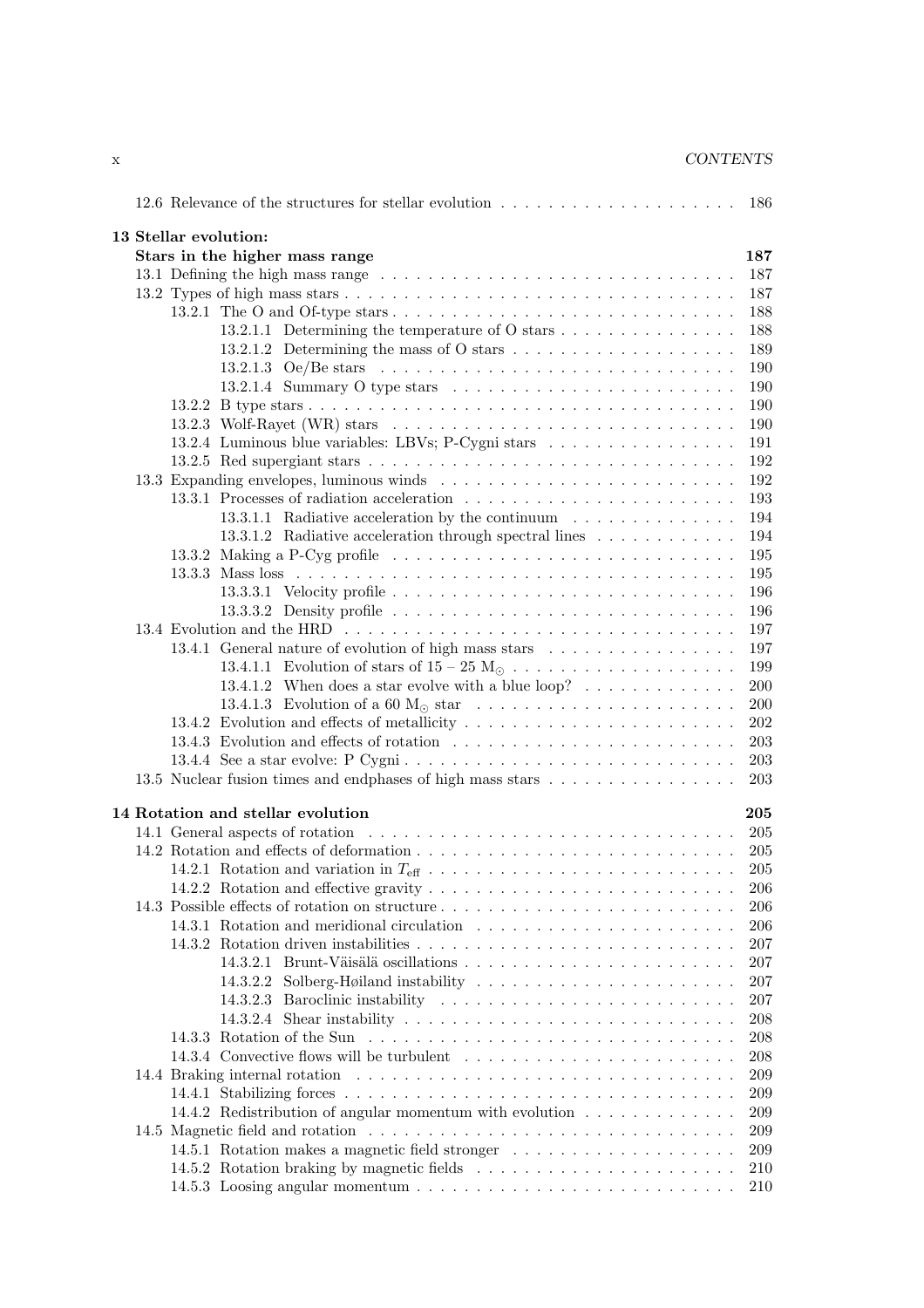|  |                                                                                                                                                   | 210        |
|--|---------------------------------------------------------------------------------------------------------------------------------------------------|------------|
|  |                                                                                                                                                   | 210        |
|  | 14.6.2 Mass loss and loss of angular momentum                                                                                                     | 211        |
|  |                                                                                                                                                   | 211        |
|  | 14.8 Rotation and mass loss affect high mass star evolution                                                                                       | 213        |
|  |                                                                                                                                                   | 215        |
|  | 15 The first stars                                                                                                                                | 217        |
|  |                                                                                                                                                   | 217        |
|  | 15.2 Making a star in metal-free gas $\ldots \ldots \ldots \ldots \ldots \ldots \ldots \ldots \ldots \ldots \ldots$                               | 217        |
|  |                                                                                                                                                   | 218        |
|  |                                                                                                                                                   | 221        |
|  |                                                                                                                                                   | 221        |
|  |                                                                                                                                                   |            |
|  | 16 Models and variation of "free" input parameters                                                                                                | 223        |
|  |                                                                                                                                                   | 223        |
|  | 16.1.1 Complications with convection<br>16.1.2 Effects of metal content $\dots \dots \dots \dots \dots \dots \dots \dots \dots \dots \dots \dots$ | 223<br>224 |
|  |                                                                                                                                                   | 225        |
|  |                                                                                                                                                   |            |
|  |                                                                                                                                                   | 225<br>225 |
|  |                                                                                                                                                   |            |
|  | 17 Degenerate stars: WD, NS, BH                                                                                                                   | 227        |
|  |                                                                                                                                                   | 227        |
|  |                                                                                                                                                   | 227        |
|  |                                                                                                                                                   | 228        |
|  | 17.1.3 Cooling and crystallization of a WD; cooling time                                                                                          | 229        |
|  | 17.1.4 Chandrasekhar limit, maximum mass of a WD                                                                                                  | 230        |
|  |                                                                                                                                                   | 230        |
|  |                                                                                                                                                   | 230        |
|  |                                                                                                                                                   | 231        |
|  | 17.2.1 Two ways for stars to become $NS \dots \dots \dots \dots \dots \dots \dots \dots \dots \dots$                                              | 231        |
|  |                                                                                                                                                   | 232        |
|  |                                                                                                                                                   | 232        |
|  |                                                                                                                                                   | 232        |
|  |                                                                                                                                                   | 233        |
|  |                                                                                                                                                   | 233        |
|  |                                                                                                                                                   | 234        |
|  | 17.4.2 Observational evidence for the presence of stellar black holes                                                                             | 235        |
|  |                                                                                                                                                   | 235        |
|  | 18 Supernovae                                                                                                                                     | 237        |
|  |                                                                                                                                                   | 237        |
|  | 18.2 Observed types of supernovae                                                                                                                 | 237        |
|  |                                                                                                                                                   | 239        |
|  |                                                                                                                                                   | 239        |
|  |                                                                                                                                                   | 239        |
|  |                                                                                                                                                   | 240        |
|  | 18.3.1.3 End of the collapse and rebounce                                                                                                         | 240        |
|  |                                                                                                                                                   | 240        |
|  |                                                                                                                                                   | 240        |
|  | 18.3.1.6 Endothermic nuclear reactions and light curve bump                                                                                       | 240        |
|  |                                                                                                                                                   | 241        |
|  |                                                                                                                                                   | 241        |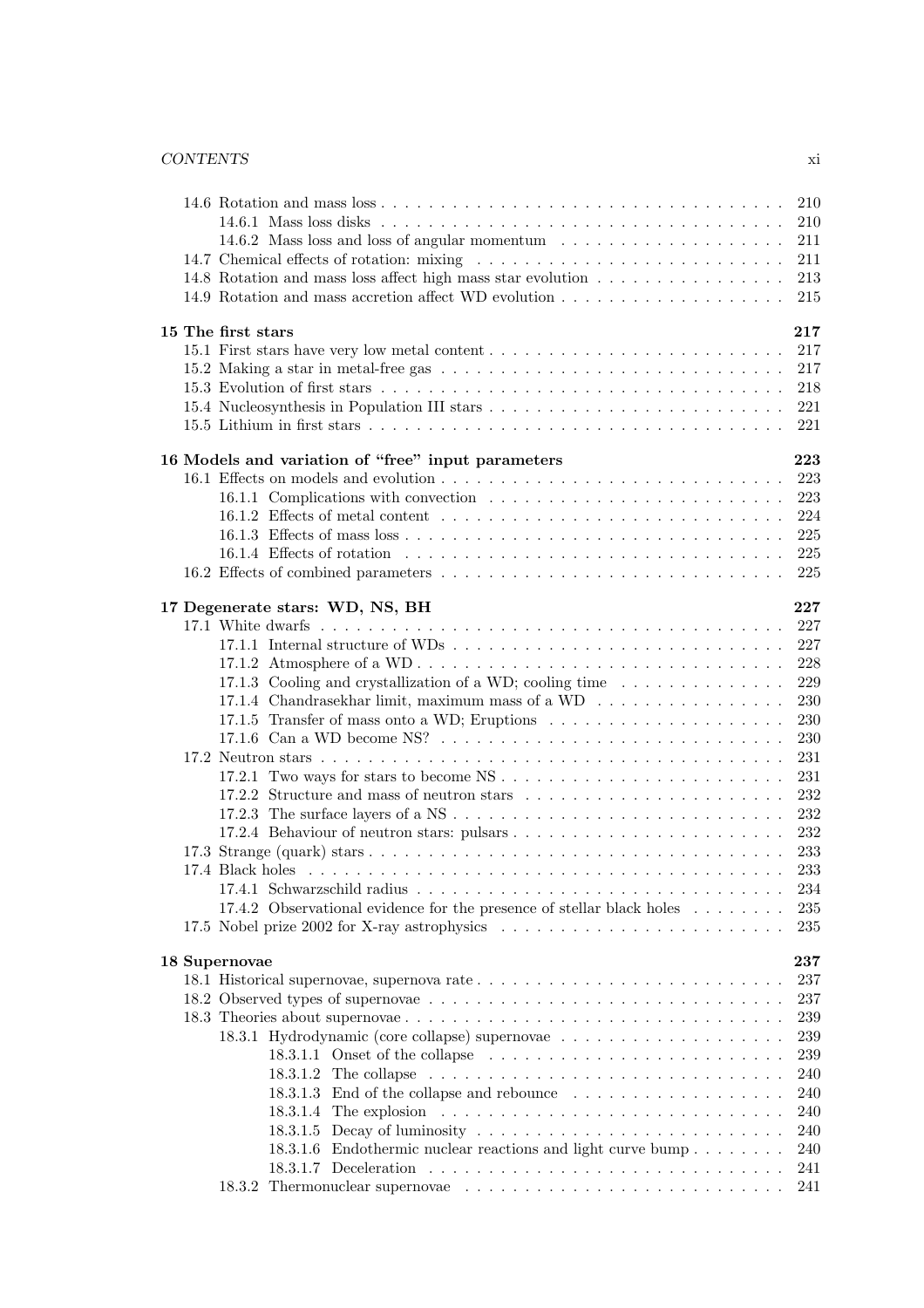|  | 18.3.3 Other mechanisms to make SNe                                                       | 242       |
|--|-------------------------------------------------------------------------------------------|-----------|
|  |                                                                                           | 242       |
|  |                                                                                           | 243       |
|  |                                                                                           | 245       |
|  |                                                                                           | 245       |
|  |                                                                                           | 246       |
|  |                                                                                           | 246       |
|  | 18.8.2 Effects of SN 1987A on its environment $\dots \dots \dots \dots \dots \dots \dots$ | 246       |
|  |                                                                                           | 247       |
|  | 19 Evolution of binary stars                                                              | 249       |
|  |                                                                                           | 249       |
|  |                                                                                           | 250       |
|  |                                                                                           | 250       |
|  | 19.2.2 Graphical representation of equipotential surfaces                                 | 250       |
|  |                                                                                           | 251       |
|  |                                                                                           | 251       |
|  |                                                                                           | 253       |
|  | 19.3.3 Classification scheme for close binary systems                                     | 255       |
|  |                                                                                           | 256       |
|  |                                                                                           | 256       |
|  |                                                                                           | 257       |
|  |                                                                                           | 258       |
|  |                                                                                           | 259       |
|  | 19.4.1 Towards massive X-ray binaries and beyond                                          | 259       |
|  |                                                                                           | 263       |
|  |                                                                                           | 263       |
|  | 19.4.4 Low mass binary systems: towards cataclysmic binaries, SNIa                        | 264       |
|  | 19.4.5 WDs and rotation: Nova and SN Ia phenomena                                         | 265       |
|  | 19.5 Variety of binary evolution; special objects explained                               | 266       |
|  |                                                                                           | 266       |
|  | 19.5.2 Special objects now explained by binary evolution                                  | 267       |
|  | 19.5.2.1 Cataclysmic variables; Novae; Supersoft X-ray sources                            | 267       |
|  | 19.5.2.2 Type Ia supernovae $\ldots \ldots \ldots \ldots \ldots \ldots \ldots \ldots$     | 267       |
|  |                                                                                           | 268       |
|  |                                                                                           | 268       |
|  |                                                                                           | 268       |
|  |                                                                                           | $268\,$   |
|  |                                                                                           | 268       |
|  |                                                                                           | 269       |
|  | 20 Luminosity and mass function                                                           | $\bf 271$ |
|  |                                                                                           | 271       |
|  |                                                                                           | 272       |
|  |                                                                                           | 273       |
|  |                                                                                           | 274       |
|  | 20.3 Relation between the luminosity and mass functions                                   | 274       |
|  |                                                                                           | 274       |
|  | 20.4.1 Star clusters                                                                      | 275       |
|  |                                                                                           | 275       |
|  |                                                                                           | 275       |
|  |                                                                                           | 275       |
|  |                                                                                           | 276       |
|  | 20.4.3 Completeness of the photometry                                                     | 276       |